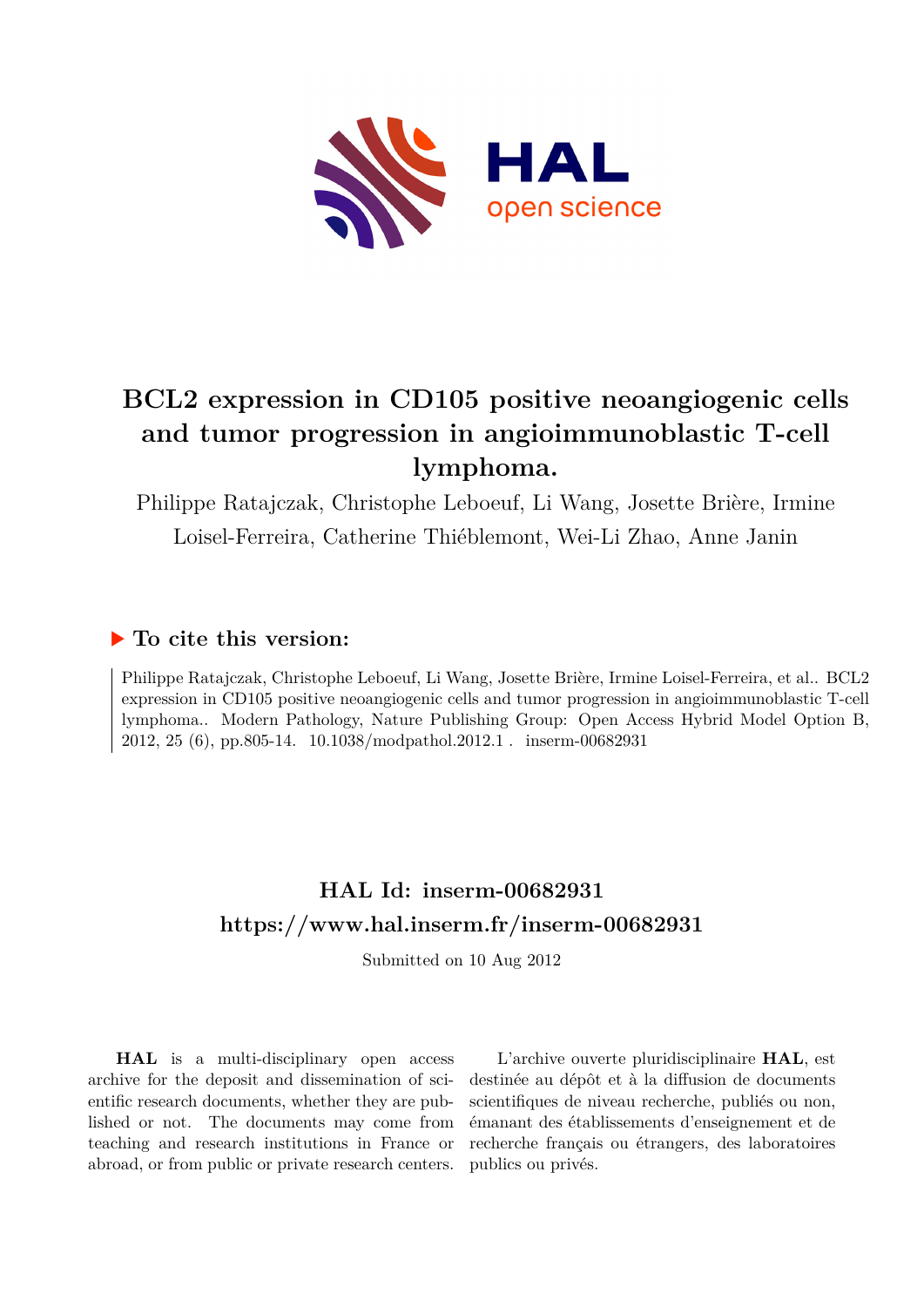

# **BCL2 expression in CD105 positive neoangiogenic cells and tumor progression in**

## **angioimmunoblastic T-cell lymphoma**

Philippe Ratajczak<sup>1,2</sup>, Christophe Leboeuf<sup>1,2</sup>, Li Wang<sup>1,2,3</sup>, Josette Brière<sup>1,2,4</sup>, Irmine Loisel-

Ferreira <sup>1,2</sup>, Catherine Thiéblemont <sup>1,2,5</sup>, Wei-Li Zhao <sup>1,3</sup>, Anne Janin <sup>1,2,4</sup>.

<sup>1</sup>Inserm, U728-Paris, F-75010, France,

<sup>2</sup>Univ Paris Diderot, Sorbonne Paris Cité, Laboratoire de Pathologie, UMRS 728, F-75010 Paris, France,

<sup>3</sup>State Key Laboratory of Medical Genomics, Shanghai Institute of Hematology, Pôle de

Recherches Franco-Chinois en Science du Vivant et Génomique, Shanghai Rui Jin Hospital,

Shanghai Jiao Tong University School of Medicine, Shanghai, China,

<sup>4</sup>AP-HP-Hôpital Saint-Louis, Laboratoire de Pathologie-Paris, F-75010, France,

<sup>5</sup>AP-HP-Hôpital Saint-Louis, Service d'Hémato-Oncologie-Paris, F-75010, France.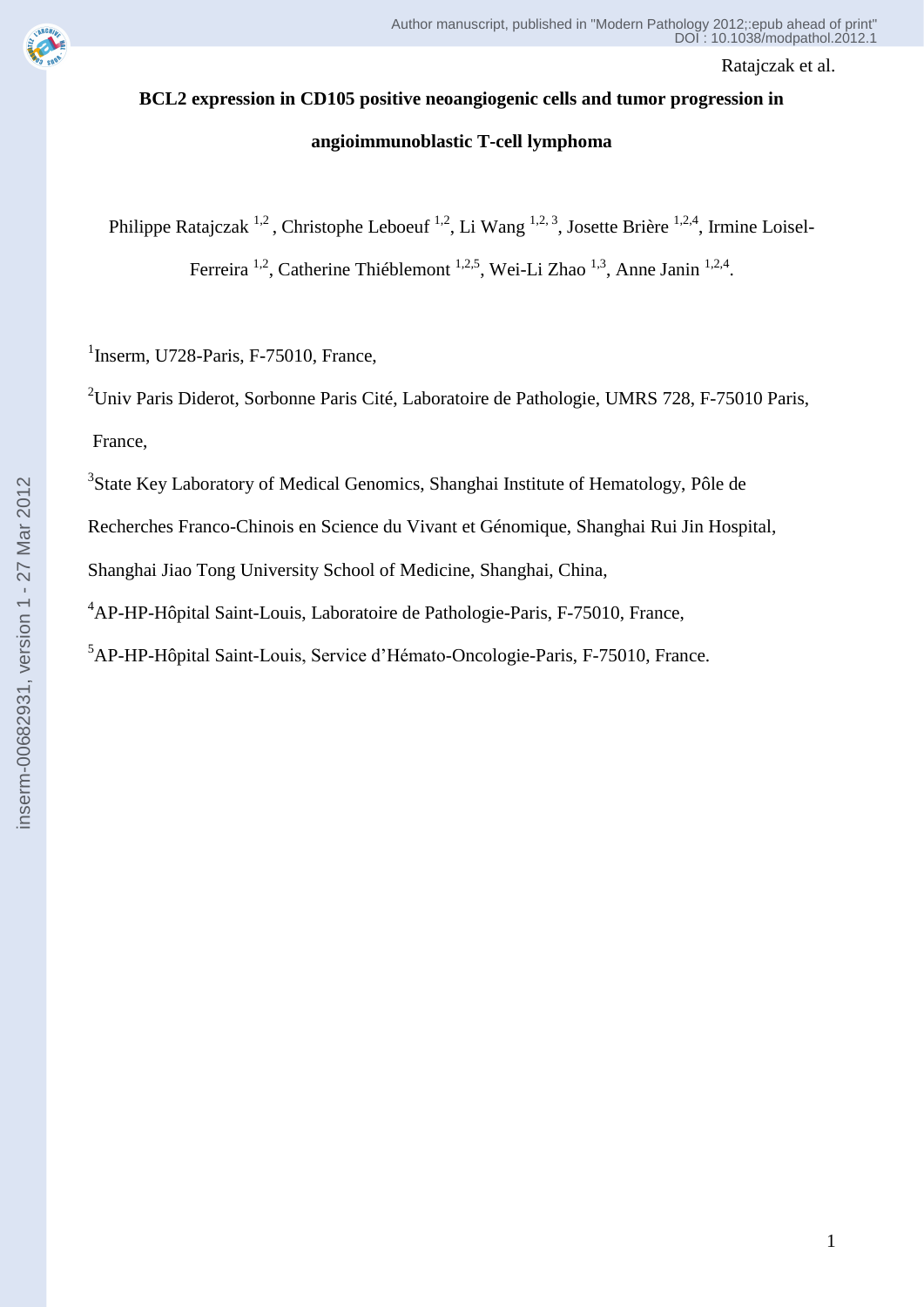## **Correspondence**

Professor Anne Janin, MD, PhD, U728, Laboratoire de Pathologie, Hôpital Saint-Louis, 1 Avenue

Vellefaux, 75010 Paris, France.

Phone: +33 1 42 49 45 70; Fax: +33 1 42 49 92 81

E-mail: anne.janin728@gmail.com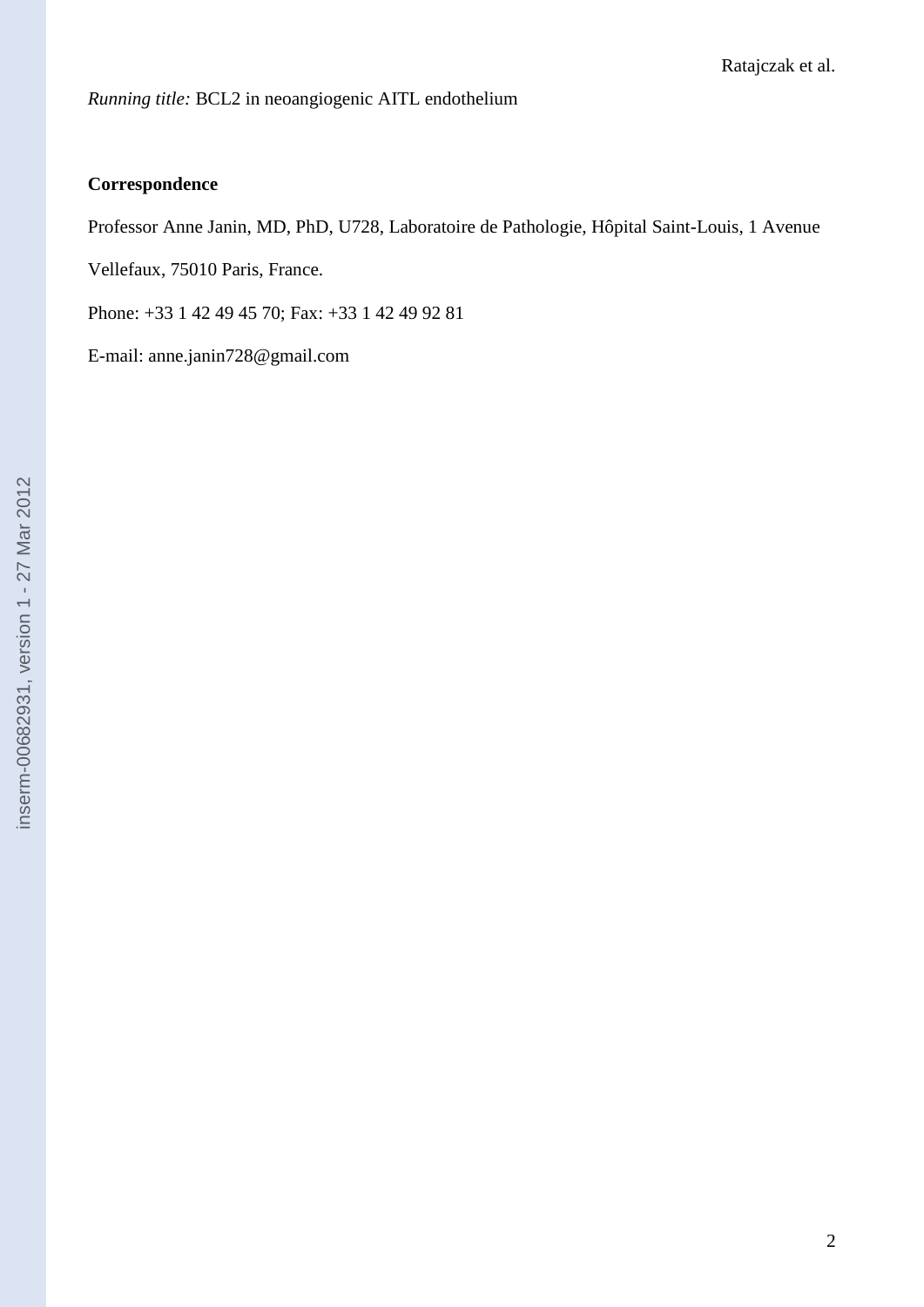#### **Abstract**

The angiogenic microenvironment has been known to be a component of angioimmunoblastic Tcell lymphoma since its initial characterization. We have shown that angioimmunoblastic T-cell lymphoma endothelial cells produce vascular endothelial growth factor-A (VEGFA), and participate in lymphoma progression. In squamous cell carcinoma, endothelial BCL2 expression induces a cross-talk with tumor cells through VEGFA, a major mediator of tumoral angiogenesis. In the present study, we analyzed BCL2 and VEGFA in 30 angioimmunoblastic T-cell lymphomas, using triple immunofluorescence to identify protein co-expression in well-characterized lymphoma cells and microenvironment neoangiogenic endothelial cells. Using quantitative real-time-PCR, we assessed mRNA expression levels in laser-microdissected endothelial and lymphoma cells. In lymphoma cells, as in endothelial cells, BCL2 and VEGFA proteins were co-expressed. BCL2 was expressed only in neoangiogenic CD34<sup>+</sup>CD105<sup>+</sup> endothelial cells. In laser-microdissected cells,

BCL2 expression by CD105<sup>+</sup> neoangiogenic endothelial cells is related to tumor progression in angioimmunoblastic T-cell lymphoma.

mRNA studies showed a significant relationship between BCL2 and VEGFA levels in CD34<sup>+</sup>

endothelial cells, but not in CD3<sup>+</sup>CD10<sup>+</sup>lymphoma cells, or in CD34<sup>+</sup> endothelial cells from lymph

node hyperplasia. Further study showed that, in AITL, BCL2 mRNA levels in  $CD34<sup>+</sup>CD105<sup>+</sup>$ 

neoangiogenic endothelial cells also correlated with microvessel density, International Prognostic

Index, Ann Arbor stage, bone marrow involvement and elevated LDH.

Keywords: Angioimmunolbastic T-Cell Lyphoma, BCL2, CD105, endothelial cell, neoangiogenesis, VEGF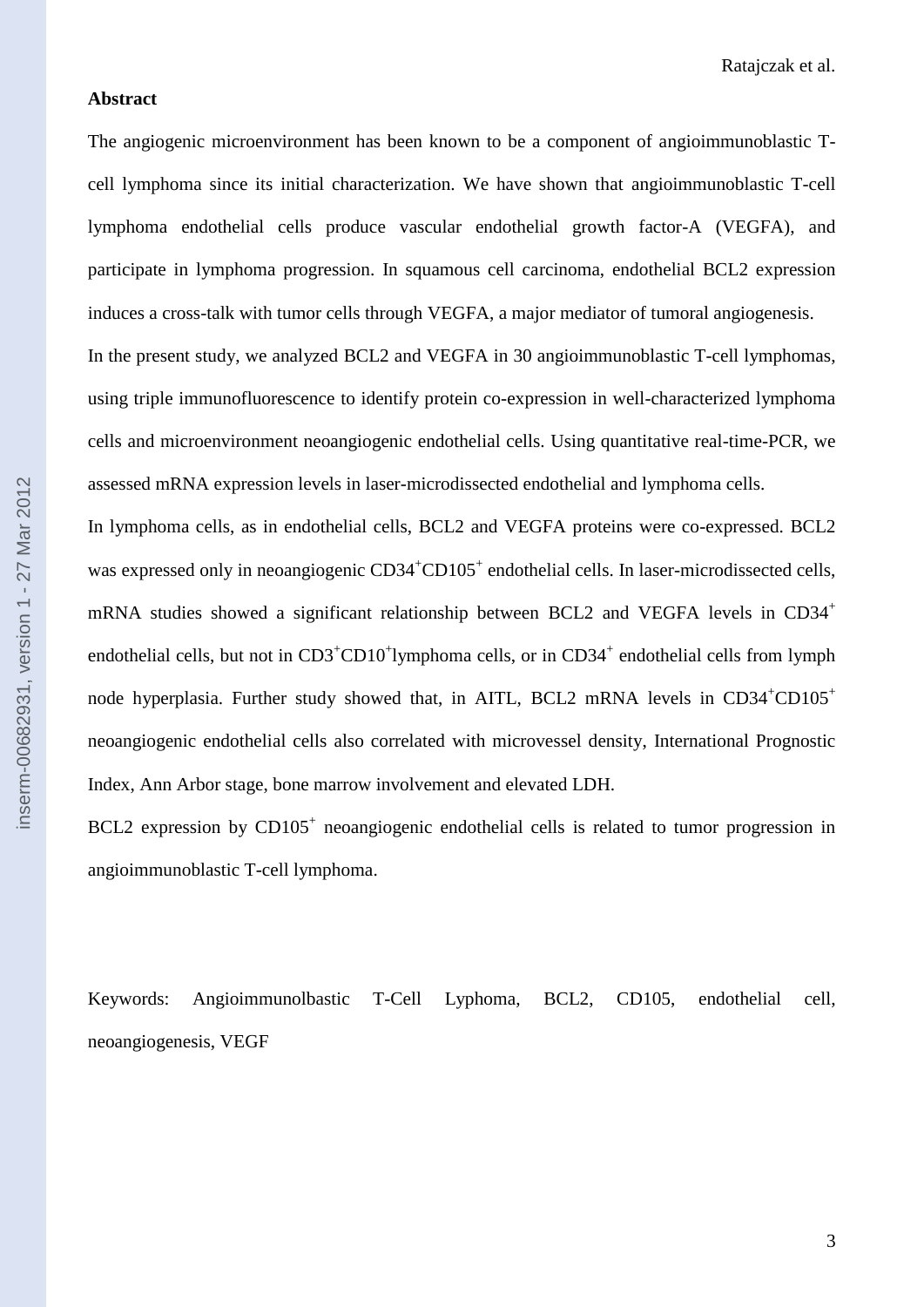#### **Introduction**

The angiogenic microenvironment has been known to be a component of angioimmunoblastic Tcell lymphoma since its initial characterization 1-2 . We have shown that endothelial cells in invasive areas of angioimmunoblastic T-cell lymphoma produce vascular endothelial growth factor-A (VEGFA), and participate in tumor progression by an autocrine effect involving the VEGF-R1 receptor<sup>3</sup>. The importance of highlighting the association of VEGFA with angioimmunoblastic Tcell lymphoma is its potential role for anti-angiogenic therapy in this disease  $47$ .

In oral squamous cell carcinoma, a crosstalk between endothelial and tumor cells mediated by BCL2 through VEGF and its receptors has been recently identified  $\frac{s}{n}$ . In a murine model of xenografted human squamous cell carcinoma cell lines, BCL2-transfected endothelial cells increase: i) tumor growth  $\frac{s}{n}$ , ii) tumor invasion, as measured on matrigel, and iii) lung metastases number <sup>9</sup>. In this model, BCL2 expression by endothelial cells of tumor areas induces VEGFA overexpression by the same endothelial cells.

Hypoxia can also induce BCL2 expression in human aortic endothelial cells through p38 MAPK pathway 10. In vitro, BCL2 expression is able to protect human dermal endothelial cells from apoptosis, independently of cytochrome c release, by increasing survivin expression, and inhibiting p53 and p38 MAPK accumulation <sup>11</sup>. Moreover, blocking BCL2 activity alters in vitro endothelial cell growth and tubular morphogenesis <sup>12</sup> .

Neoangiogenic endothelial cells can be characterized in solid tumor by expression of CD105, a TGF-βR type III auxiliary receptor 13. In meningiomas, glioblastomas, and squamous cell carcinoma, CD105 expression on endothelial cells is related to neoangiogenesis and to tumor progression 14-16. CD105 is also expressed by endothelial cells in the primary central nervous system lymphomas and correlates with survival <sup>17</sup>.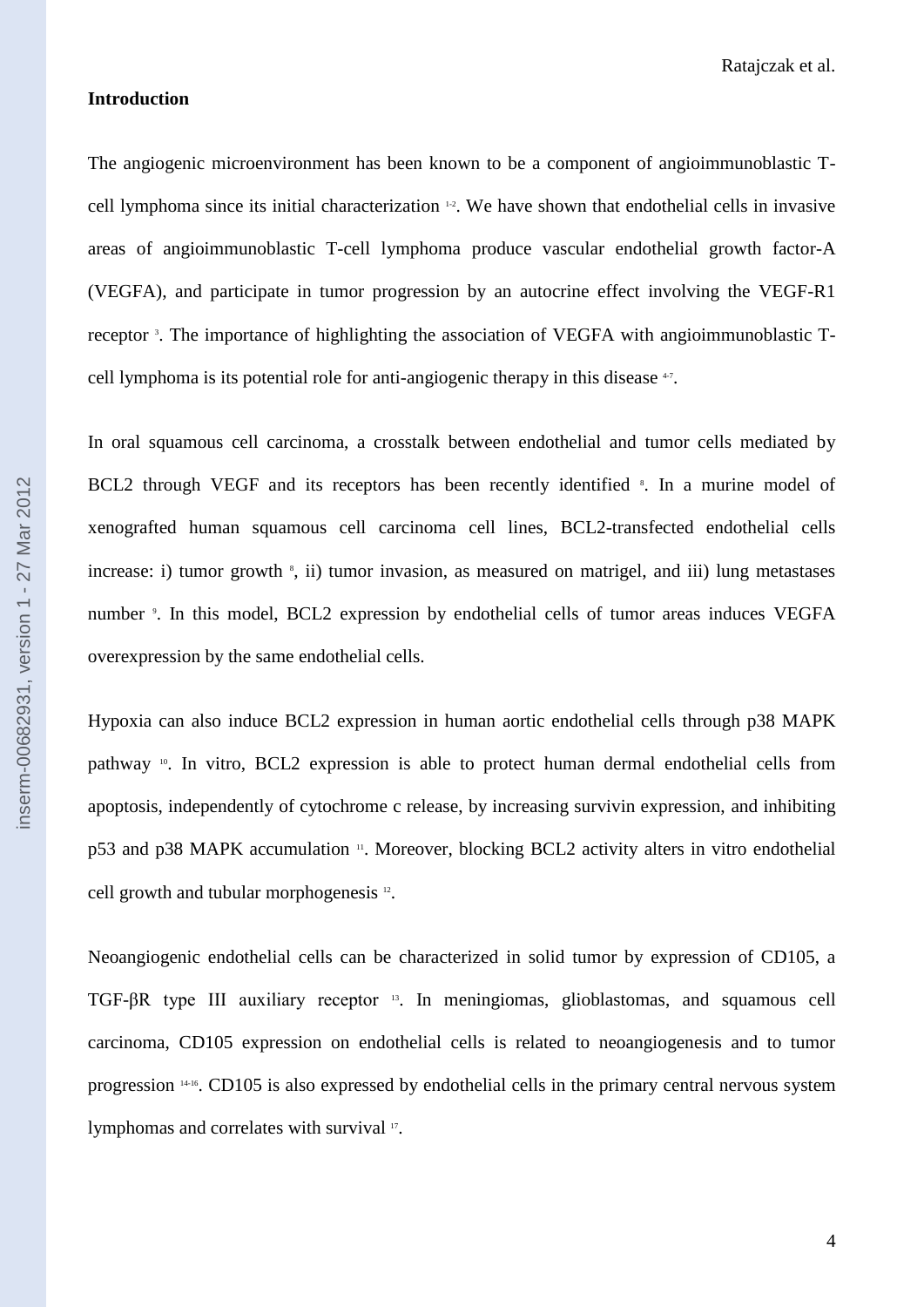Here, we studied BCL2 and VEGFA expression in neoangiogenic endothelial cells and lymphoma cells in angioimmunoblastic T-cell lymphoma.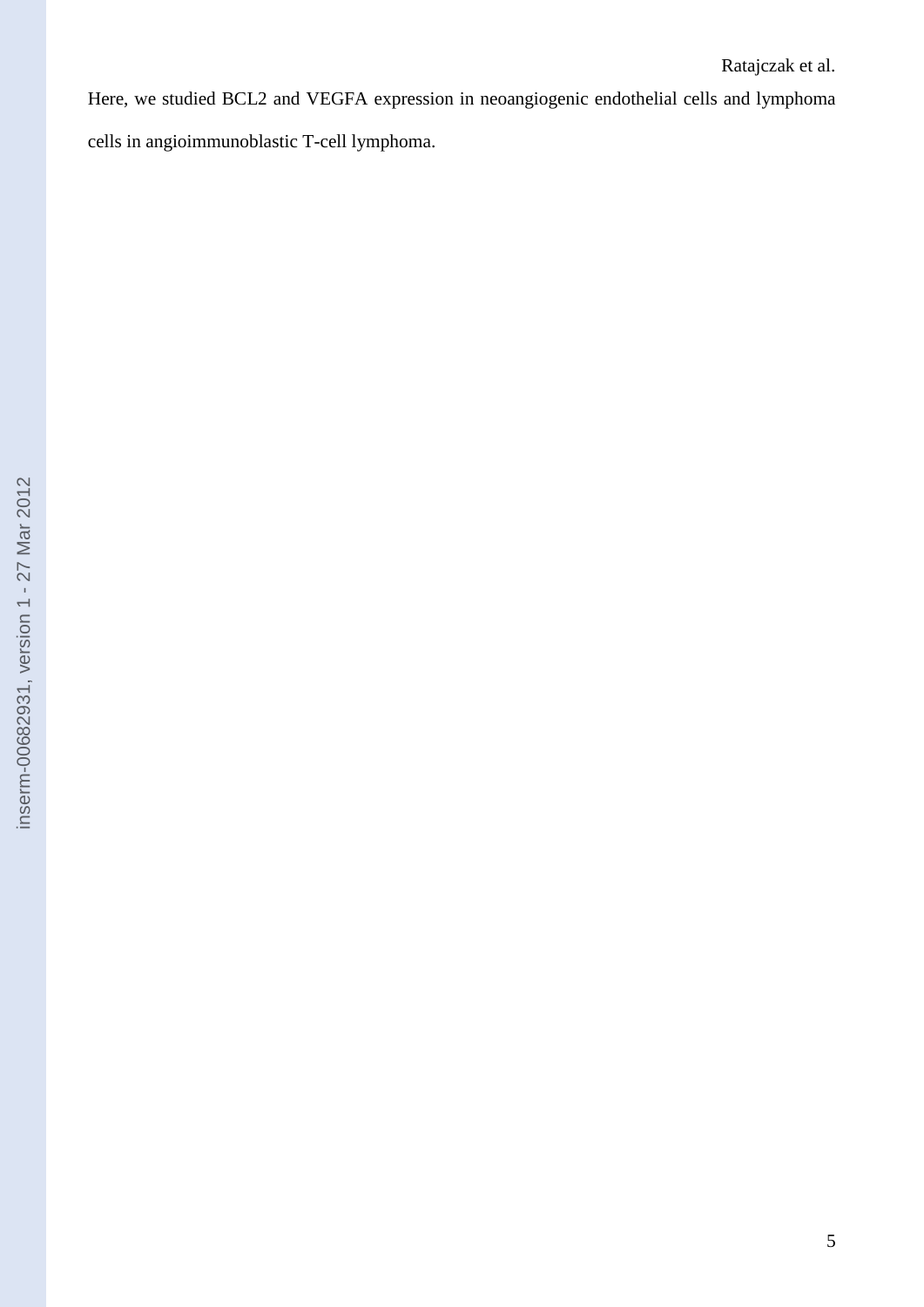#### **Design and Methods**

#### **Patient selection**

30 patients with angioimmunoblastic T-cell lymphoma (14M/16F, 33-84 years, median 60 years), were included in this study. Histological diagnoses were established according to the WHO classification <sup>18</sup> . Induction chemotherapy was six cycles of CHOP and CHOP-like regimen followed by consolidation and maintenance chemotherapies as previously reported <sup>19</sup>. Eight age- and sexmatched patients with lymph node hyperplasia were referred as controls. Approval was obtained from the Institut Universitaire d'Hématologie-Hôpital Saint-Louis institutional review board. All patients gave their informed consent.

#### **Tissue Specimen**

Lymph nodes, surgically removed for diagnostic purpose, were immediately cut: one part was fixed in formaldehyde and further processed for paraffin embedding, another part was snap-frozen. Bone marrow biopsies were performed in all 30 patients with angioimmunoblastic T-cell lymphoma, and skin biopsies in 11 patients with angioimmunoblastic T-cell lymphoma with skin rash.

#### **Microvessel density**

The microvessel density was evaluated by endothelial cell immunostaining with CD34 antibody (clone QBEnd10, Beckman Coulter). Angiogenesis assessment was based on the method of Weidner et al.  $20$  and international consensus criteria for angiogenesis quantification  $21-22$ . Microvessels were counted at x400 magnification on five different fields. The microvessel density of each specimen was calculated as the mean value of the different counts. Five normal lymph nodes were used as controls for microvessel density measurement.

#### **MKI67 labelling index assessment**

MKI-67 labelling index was assessed using mouse monoclonal MIB1 antibody (Dako, France) with an indirect immunoperoxidase method. MKI-67 labelling index was calculated as the percentage of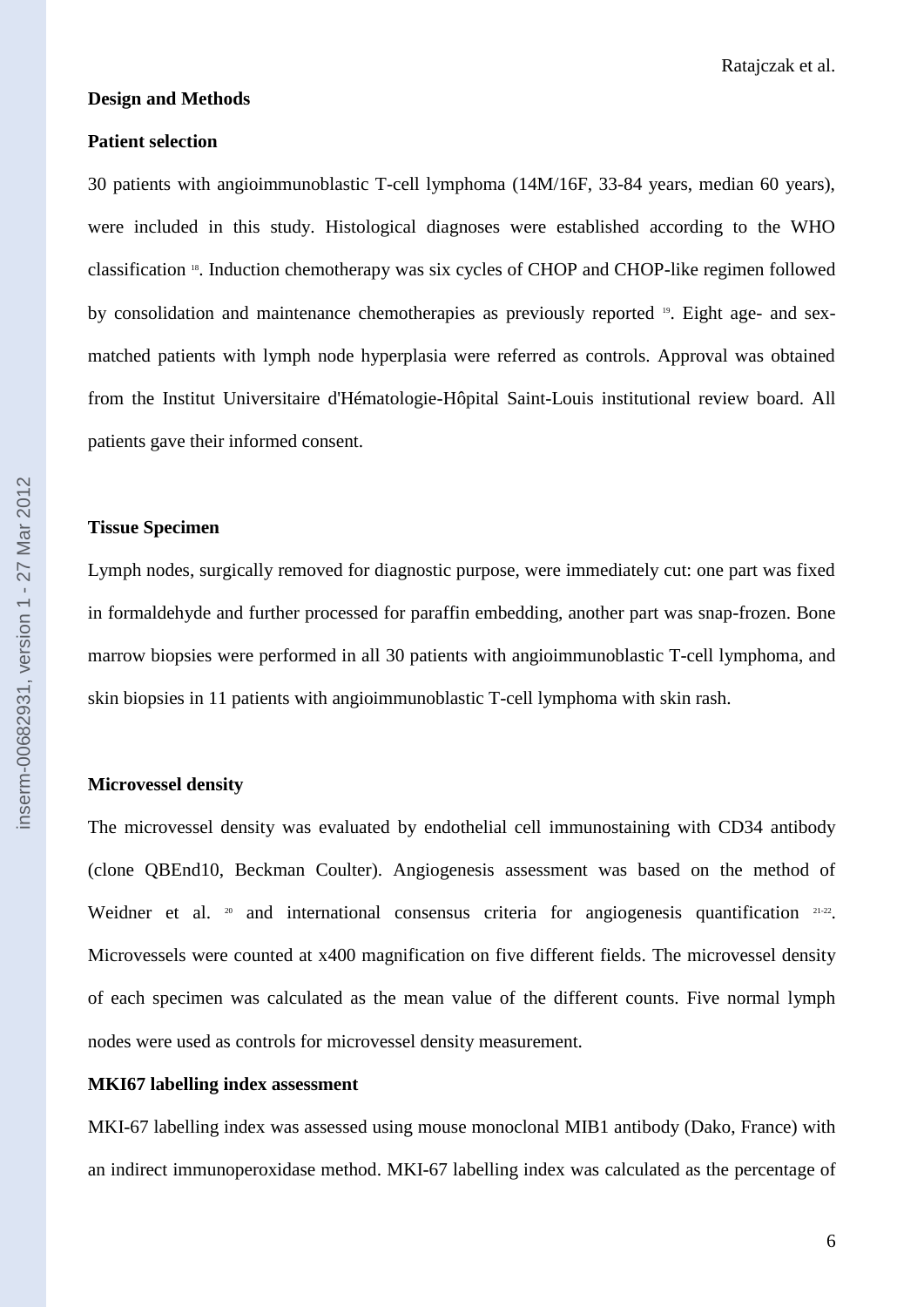positive nuclei for MKI67 staining at x400 magnification on five different fields. In the case of heterogeneous staining, areas containing the largest and smallest number of positive cells were selected and the percentages were averaged to give the MKI-67 labelling index.

#### **Triple Immunofluorescent Labelings**

Triple immunofluorescent labelings were performed to assess co-expression of BCL2/CD34/CD3 and BCL2/CD34/VEGFA. Since three of the four primary antibodies were mouse antibodies of the IgG1 isotype, they each required binding to different fluorophores using Apex-Alexa or Zenon kits (Invitrogen, France). CD34 antibody (clone QBEnd10, Beckman Coulter) was thus bound with Apex to Alexa 594, BCL2 antibody (clone 124, Dako) with Apex to Alexa 488, and VEGFA antibody (clone 1316, Abcam) with Zenon to Alexa 350. CD3 antibody, a rabbit polyclonal antibody (Biocare Medical), was bound with Apex to Alexa 488.

For further study of neoangiogenic CD105+ endothelial cells, triple BCL2/CD34/CD105 immunofluorescent labeling was performed, with CD34 antibody bound with Apex to Alexa 594, BCL2 antibody bound with Apex to Alexa 488, and CD105 mouse antibody (clone SN6h, Abcam) bound with Zenon to Alexa 350.

Tissue sections were analyzed by 2 different pathologists (AJ and PR) on a motorized Z-axis Olympus (Tokyo, Japan) BX 61 microscope. Microscopic pictures were captured through a UPlan Fl/40x/0.75 objective with a digital camera ColorView III using Olympus-SIS Cell F software.

#### **Laser-microdissection combined to molecular analyses**

Laser-microdissection was performed on 7µm-thick lymph node frozen sections after immunofluorescent staining; after acetone post-fixation 5 min at 4°C, sections were incubated for 5 minutes with antibodies bound to fluorophores, using Zenon kits (Invitrogen, France). CD34 antibody (clone QBEnd10, Beckman Coulter), CD105 (clone SN6h, Abcam), CD3 (rabbit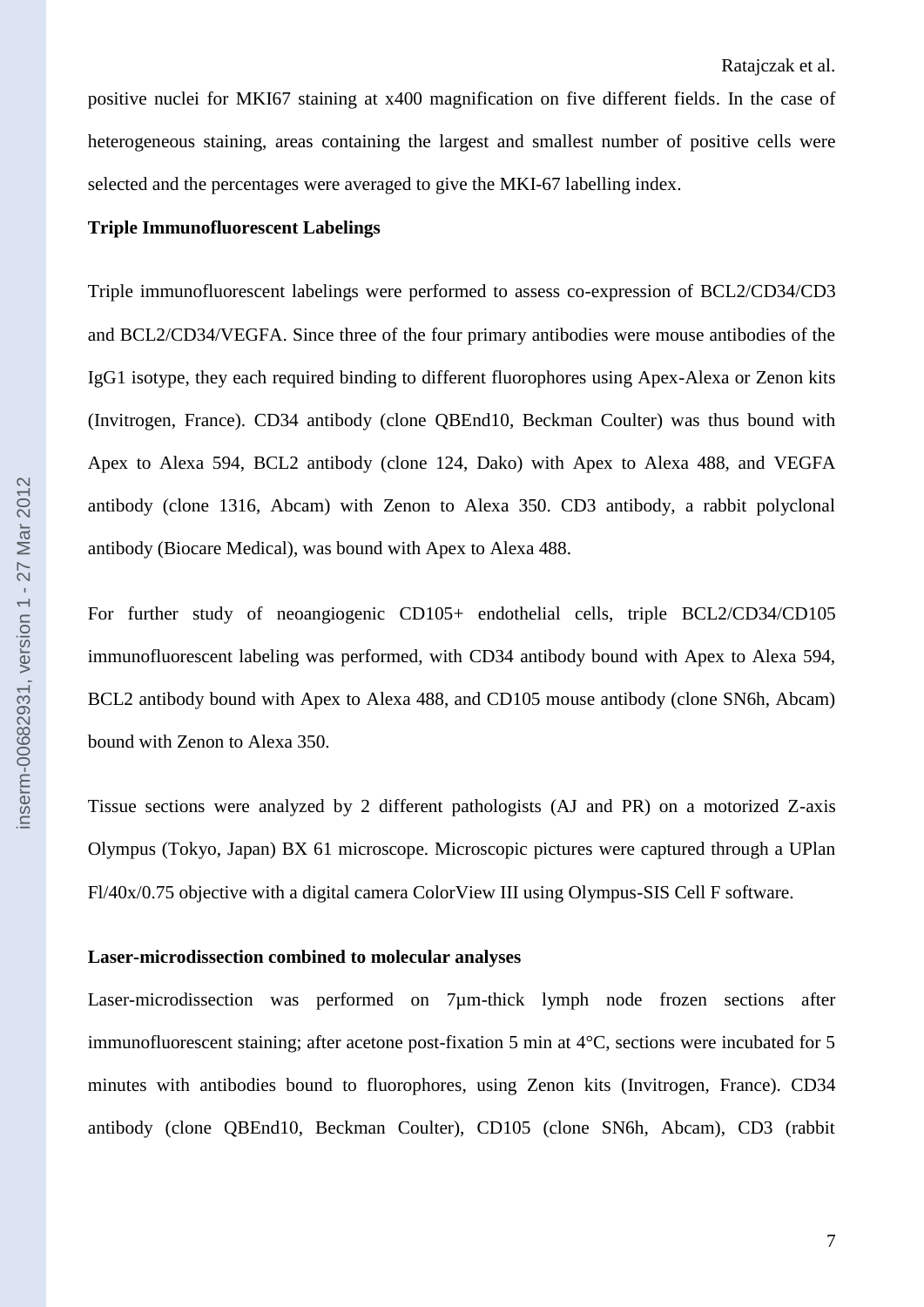polyclonal, Biocare Medical) were bound to Alexa 488, and CD10 (clone 56C6, Novocastra) to Alexa 594.

In the 30 angioimmunoblastic T-cell lymphoma lymph node sections, laser-microdissection was performed: i) for lymphoma cells, identified as  $CD3^+$  CD10<sup>+</sup> medium-sized cells <sup>23-25</sup>, ii) for CD34<sup>+</sup> endothelial cells, and iii) for CD105<sup>+</sup> neoangiogenic endothelial cells, on different successive frozen sections.

A quantitative assessment was achieved by PALM Robo software (Zeiss-Palm, Germany). For each patient, approximately  $500 \text{ CD3}^+ \text{CD10}^+$  lymphoma cells corresponding to an average surface of 170 000  $\mu$ m<sup>2</sup>, 500 CD34<sup>+</sup> endothelial cells, and 500 CD105<sup>+</sup> neoangiogenic endothelial cells, corresponding to an average surface of 100 000µm², were microdissected and catapulted into tubes for RNA extraction.

In the 8 lymph node hyperplasia frozen sections, laser-microdissection was performed to select: i) for CD3<sup>+</sup> small-lymphocyte cells in interfollicular areas and ii) CD34<sup>+</sup> endothelial cells, on different successive frozen sections.

Total RNA was extracted using Trizol reagent (Invitrogen, Carlsbad, CA). First-strand cDNA was synthesized using Superscript II reverse transcriptase (Invitrogen, Carlsbad, CA) according to the manufacturer's instructions.

Ascertainment of the specificity of laser microdissected cells was systematically performed using quantitative real-time PCR:

- CD34<sup>+</sup> microdissected cells from angioimmunoblastic T-cell lymphoma and lymph node hyperplasia were considered as endothelial cells since they expressed CD31 mRNA but not CD3ε or CD10 mRNA.

- CD3<sup>+</sup>CD10<sup>+</sup> microdissected cells from angioimmunoblastic T-cell lymphoma were considered as lymphoma cells since they expressed CD10 mRNA but not CD31 mRNA.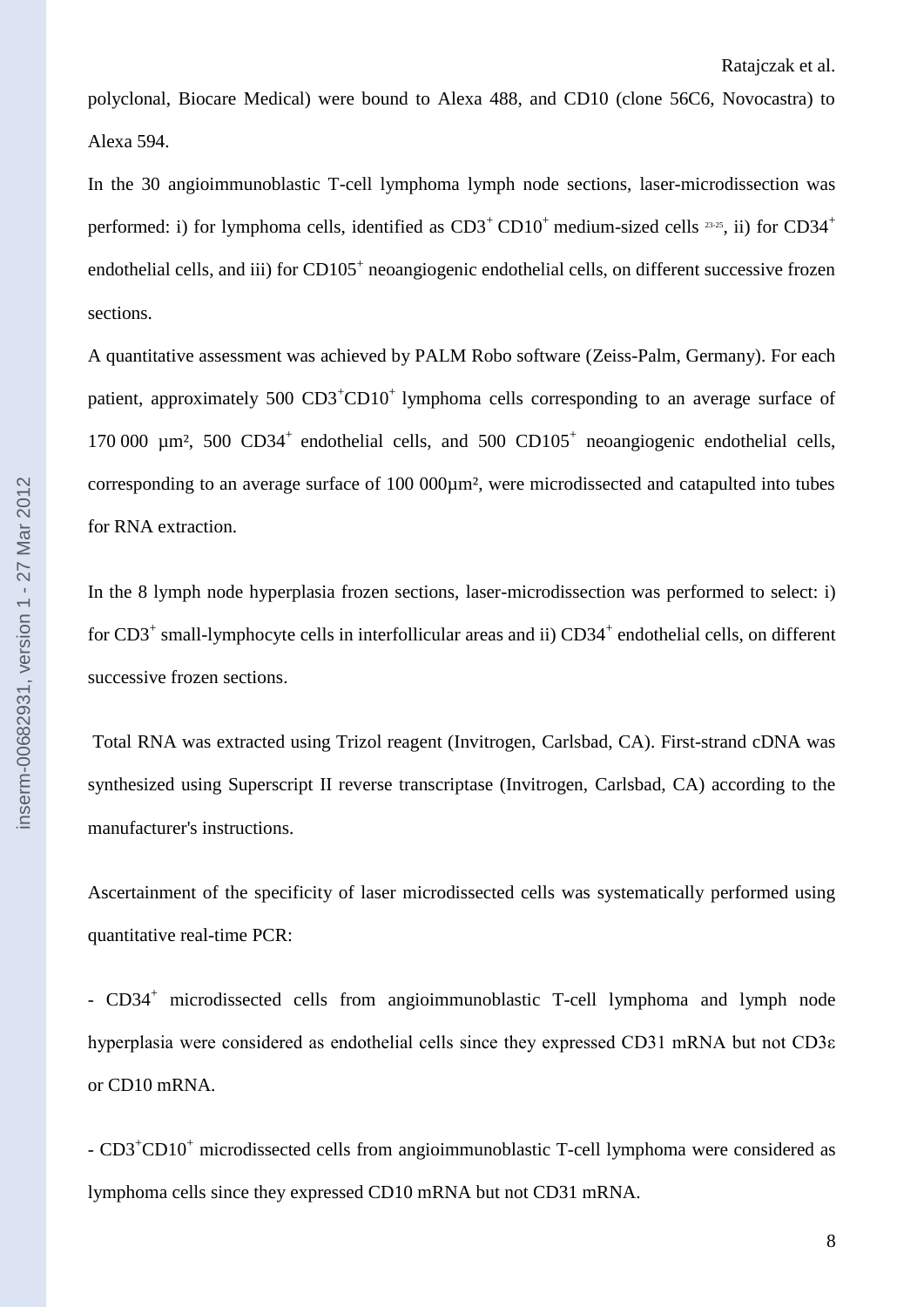- CD3<sup>+</sup> microdissected cells from lymph node hyperplasia were considered as lymphocytes since they expressed CD3ε but not CD31 mRNA.

Quantitative real-time PCR was performed on an ABI PRISM 7700 system using the Pre-Developed TaqMan Assay Reagent specific for human CD3ε (Hs01062241\_m1), CD10 (Hs00153510 m1), CD31 (Hs00169777 m1), BCL2 (Hs00608023 m1) and VEGFA (Hs00900055\_m1), and for human transcription factor IID/TATA-binding protein (TBP) gene expression quantification (PE Applied Biosystems, UK). The TBP gene was used as an internal control. Results were quantified using the comparative cycle threshold (Ct) method. Jurkat and MCF7 cells, which respectively express the BCL2 and VEGFA genes, were used as calibrators 3, 26. CD3ε, CD10 and CD31 mRNA expressions were first assessed, to check the laser-microdissection selection of cell populations.

#### **Statistical Analyses**

Patient characteristics were compared using chi square and Fisher's exact tests for categorical variables, and Wilcoxon's test for continuous variables. Event-free survival was calculated from the date of diagnosis to the date of progression, relapse, or death. Overall survival was measured from the date of diagnosis to either death from any cause or the stopping date of January 1, 2008. Survival rates were estimated using the Kaplan–Meier method and compared by log-rank test. Multivariate survival analysis was performed using a Cox regression model. Difference were considered significant when the two-sided P-value was <0.05. Difference were considered significant when the two-sided P-value was  $\langle 0.05, A \rangle$  statistical analyses were performed using SAS 8.2 software (SAS Institute Inc, Cary, NC, USA).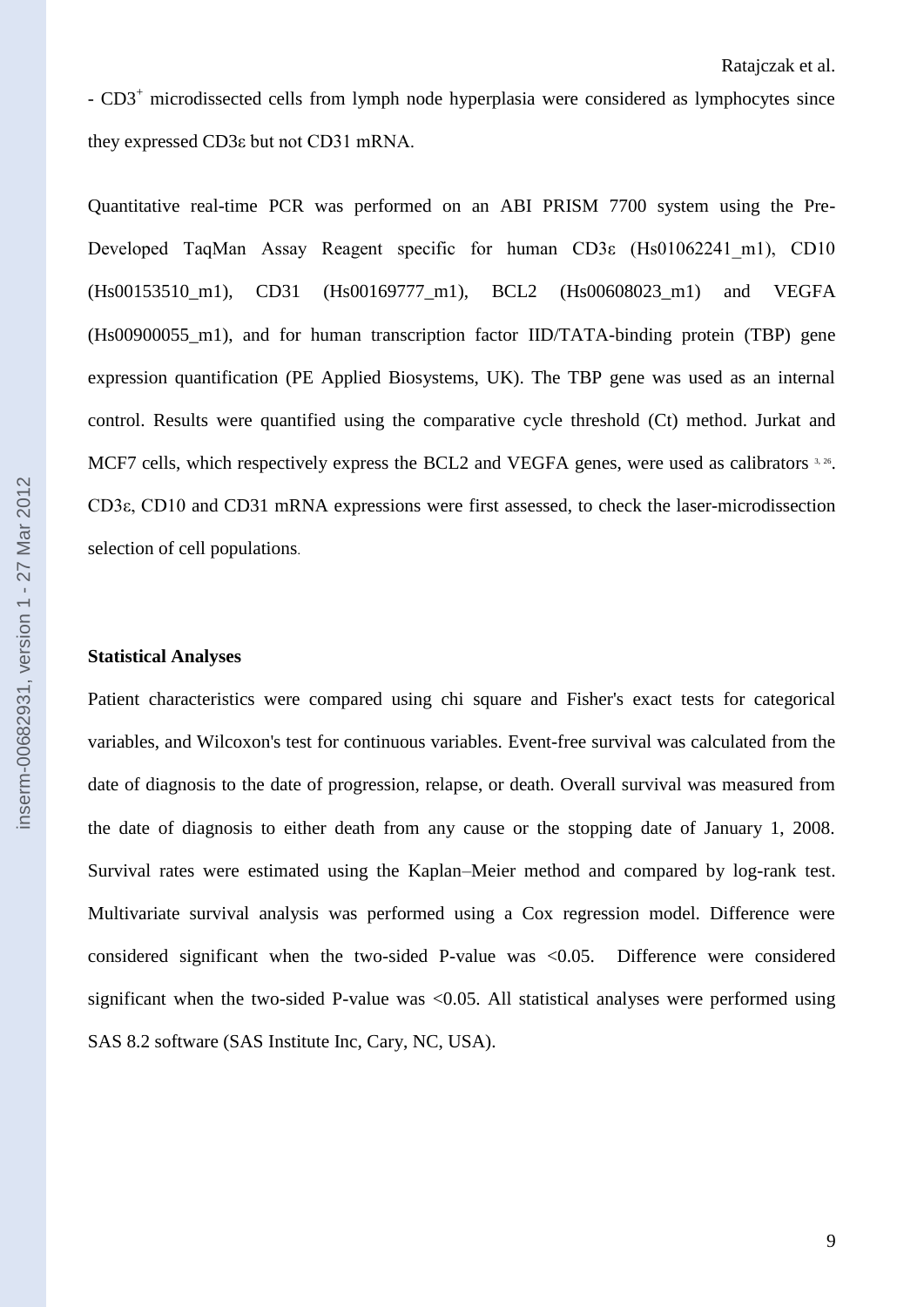#### **Results**

#### *BCL2 expression in AITL endothelial cells*

Using two different methods, multiple fluorescent immunostainings for BCL2 and CD34 (Figure 1), and laser-microdissection combined with molecular quantitative analyses (Figure 2, Table 1), we identified BCL2 protein in angioimmunoblastic T-cell lymphoma  $CD34<sup>+</sup>$  endothelial cells (Figure 1) and showed a significantly higher expression of BCL2 mRNA in angioimmunoblastic T-cell lymphoma endothelial cells (3.27+/-0.31) than in lymph node hyperplasia endothelial cells (1.34+/- 0.17) ( $p=0.009$ ). With the same methods used for laser-microdissected  $CD3^+CD10^+$  lymphoma cells, we showed a significantly higher expression of BCL2 mRNA in angioimmunoblastic T-cell lymphoma cells  $(28.34+/2.34)$  than in lymph node hyperplasia  $CD3<sup>+</sup>$  lymphocytes  $(17.47+/1.07)$  $(p=0.007)$ .

In the 30 patients with angioimmunoblastic T-cell lymphoma,  $27.4+/5.3%$  of CD34<sup>+</sup> endothelial cells expressed CD105 neoangiogenic marker but were not detected in the eight patients with lymph node hyperplasia (Figure 3).

With BCL2/CD34/CD105 triple immmunofluorescent labelling (Figures 4 and 5), in the 30 patients with angioimmunoblastic T-cell lymphoma, BCL2 was only identified in  $CD34<sup>+</sup>CD105<sup>+</sup>$ neoangiogenic endothelial cells (Figures 4 and 5). In these patients,  $24.7+/4.1\%$  of CD34<sup>+</sup> endothelial cells were double positives for CD105 and BCL2 (Figure 3).

To get further insight into BCL2 expression by angioimmunoblastic T-cell lymphoma endothelial cells, CD105<sup>+</sup> neoangiogenic endothelial cells were laser-microdissected and quantitative molecular analyses performed (Figure 6, Table 1). There was a significantly higher expression of BCL2 mRNA in angioimmunoblastic T-cell lymphoma neoangiogenic CD105<sup>+</sup>endothelial cells (8.62+/-2.87) than in laser-microdissected CD34<sup>+</sup> endothelial cells  $(3.27 + (-0.31)$  (p=0.027).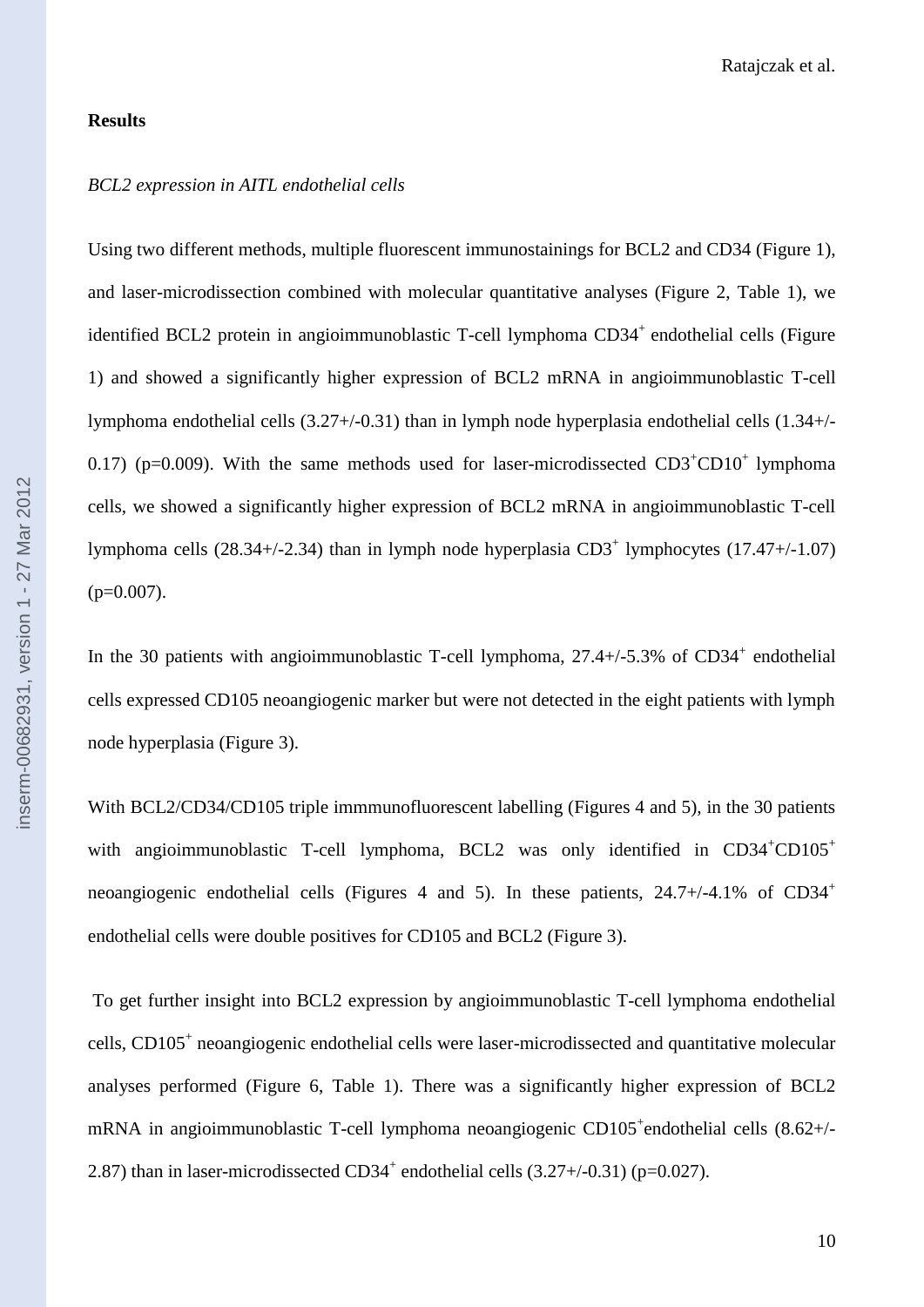#### *BCL2 and VEGFA coexpression in angioimmunoblastic T-cell lymphoma endothelial cells*

Using BCL2/VEGFA/CD34 triple immmunofluorescent labelling, we found a co-expression of BCL2 and VEGFA proteins in endothelial cells of angioimmunoblastic T-cell lymphoma (Figure 1), but not of lymph node hyperplasia endothelial cells.

Further qRT-PCR performed on laser-microdissected cells showed a significant difference of VEGFA mRNA expression i) between CD34<sup>+</sup> endothelial cells of angioimmunoblastic T-cell lymphoma and of lymph node hyperplasia  $(7.54+/2.74$  versus  $2.99+/0.79$ ,  $p=0.023$ ), and ii) between CD3<sup>+</sup>CD10<sup>+</sup> angioimmunoblastic T-cell lymphoma cells and CD3+lymph node hyperplasia lymphocytes  $(4.00+/1.67 \text{ versus } 0.51+/0.06, \text{ p} = 0.012)$  (Table 1).

The coexpression of BCL2 and VEGFA in endothelial cells of angioimmunoblastic T-cell lymphoma was also confirmed qRT-PCR of laser-microdissected cells. BCL2 and VEGFA mRNA levels were significantly related in endothelial cells of angioimmunoblastic T-cell lymphoma  $(R<sup>2</sup>=0.745, p<0.0001)$ , but not of lymph node hyperplasia  $(R<sup>2</sup>=0.091, p=0.2572)$ . Moreover, BCL2 and VEGFA mRNA levels are not correlated in CD3<sup>+</sup>CD10<sup>+</sup> angioimmunoblastic T-cell lymphoma cells ( $R^2=0.072$ ,  $p=0.1602$ ) (Figure 2C, D).

#### *AITL Endothelial BCL2 expression and tumor progression*

In the 30 angioimmunoblastic T-cell lymphoma cases (Table 1, Figure 7), endothelial BCL2 mRNA expression was not linked with proliferation index, but it was significantly related with i) microvessel density, ii) International Prognostic Index <sup>27</sup>, iii) signs of tumor progression and extension (Bone marrow involvement, Ann Arbor Stage, elevated lactate dehydrogenase level). This contrasts with the absence of any clinical correlation with lymphoma cell BCL2 mRNA expression.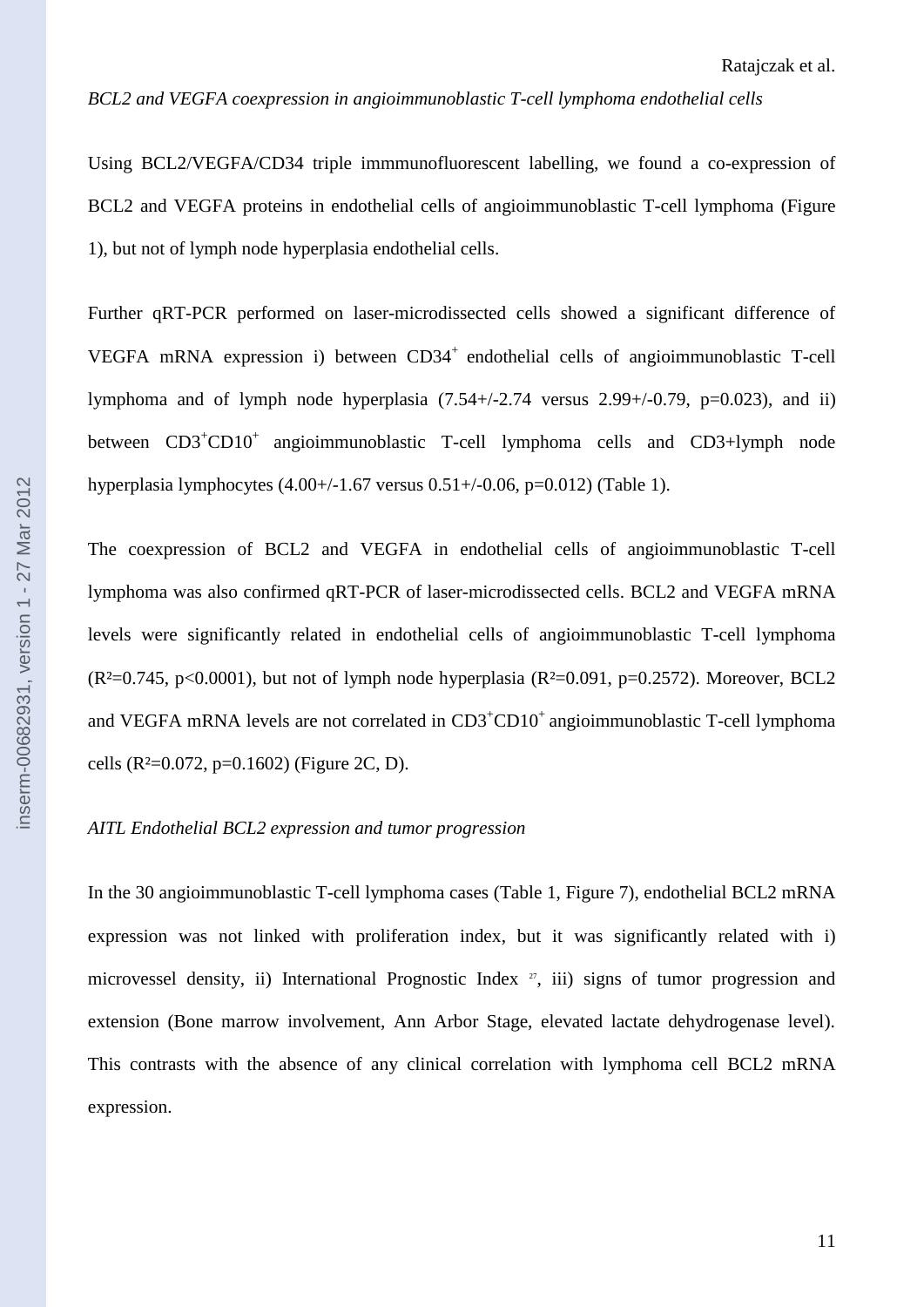Further statistical analyses showed that BCL2 levels for  $CD34^+$  and  $CD105^+$  laser-microdissected angioimmunoblastic T-cell lymphoma endothelial cells correlated with the same clinical data. However the statistical significance was higher for  $CD105<sup>+</sup>$  neoangiogenic endothelial cells than for CD34<sup>+</sup> endothelial cells regarding i) microvessel density (R<sup>2</sup>=0.6412, p<0.0001 versus R<sup>2</sup>=0.5444, p=0.0017) (Figure 7), ii) International Prognostic Index (p<0.0001 versus p=0.0002), iii) signs of tumor progression and extension (Bone marrow involvement  $(p<0.0001$  versus  $p=0.0004$ ), Ann Arbor Stage ( $p=0.0006$  versus  $p=0.0018$ ), elevated lactate dehydrogenase level ( $p=0.0094$  versus p=0.0397).

Within a median follow-up of 61 months, 17 patients (56%) relapsed and 16 of them (53%) died. The 2-year EFS and OS rate were, respectively, 41.3 and 72.9%, with median EFS and OS at 18.5 and 39 months. Poor EFS and OS were correlated with high BCL2 levels, in microdissected CD34<sup>+</sup> endothelial cells ( $p=0.0129$  and 0.0231, respectively) and in microdissected CD34<sup>+</sup>CD105<sup>+</sup> neoangiogenic endothelial cells (p=0.0092 and 0.0104, respectively) but not in microdissected  $CD3<sup>+</sup>CD10<sup>+</sup>$  lymphoma cells (p=0.0612 and 0.0783, respectively).

Multivariate analyses revealed that BCL2 levels in microdissected CD34+CD105+ neoangiogenic endothelial cells were independent adverse prognostic factors for event-free survival and overall survival ( $P=0.0091$  and 0.0145, respectively).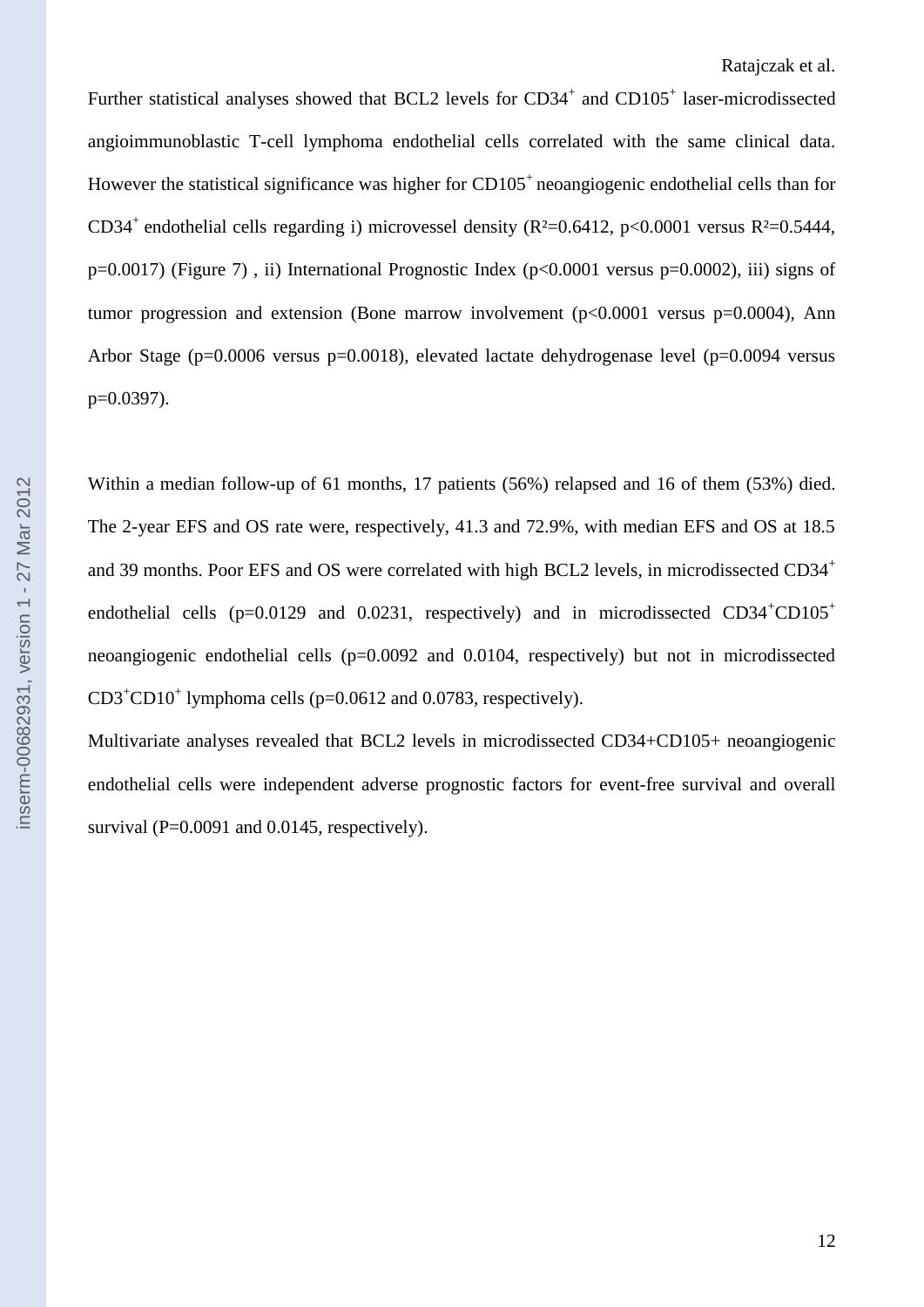#### **Discussion**

We showed the coexpression of BCL2 and VEGFA in endothelial and lymphoma cells of angioimmunoblastic T-cell lymphoma, and the significant relation of BCL2 expression in neoangiogenic endothelial cells with microvessel density, International Prognostic Index, and signs of tumor progression.

BCL2 overexpression is a hallmark of follicular lymphoma cells <sup>28</sup>. It has also been reported in lymphoma cells of few angioimmunoblastic T-cell lymphoma <sup>29</sup>. However, BCL2 overexpression in endothelial cells has not been reported so far in angioimmunoblastic T-cell lymphoma.

The role of BCL2 in endothelial cells has been demonstrated by experimental studies. The specific blocking of BCL2 activity by anti-BCL2 antisense G3139, alters in vitro endothelial cell growth and tubular morphogenesis <sup>12</sup>. In BCL2 deficient mice, isolated retinal endothelial cells have reduced capacities of migration, tenascin-C expression, and adhesion to vitronectin and fibronectin. They also fail to form capillaries in Matrigel <sup>30</sup>. On the contrary, experimental induction of BCL2 overexpression in HDMEC endothelial cells results in an enhanced angiogenic phenotype 31. BCL2transduction in HUVEC endothelial cells induces the formation of chimeric vessels, and arteriogenic remodeling in immunodeficient mice <sup>32</sup>. Moreover, the antiapoptotic activities of BCL2 correlate with vascular maturation and transcriptional modulation of HUVEC endothelial cells 33.

BCL2 and VEGFA proteins were coexpressed in endothelial and lymphoma cells of the 30 angioimmunoblastic T-cell lymphoma cases we studied. However, a significant relation between BCL2 and VEGFA mRNA levels was only found in endothelial cells. Controls with lasermicrodissected endothelial cells from lymph node hyperplasia showed that this correlation between BCL2 and VEGFA mRNA levels was specific for angioimmunoblastic T-cell lymphoma endothelial cells. Such a correlation for endothelial cells but not for tumor cells has also been identified in oral squamous cell carcinoma<sup>8, 34</sup>, where in vitro studies further demonstrated that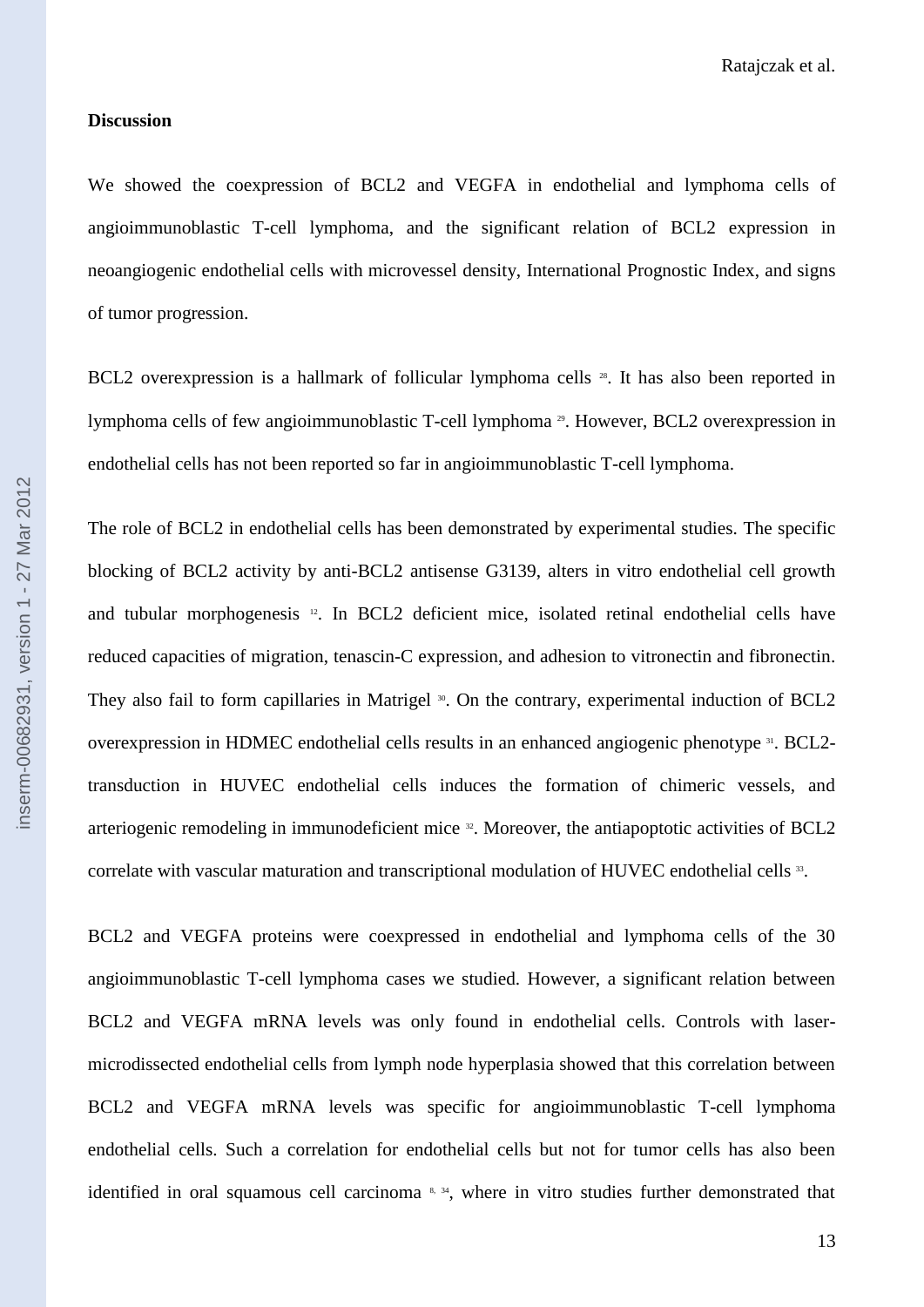BCL2 expression level in endothelial cells controls VEGFA expression in tumor cells <sup>8</sup>. In xenografted squamous cell carcinoma cell lines, BCL2 cross-talk between endothelial and tumor cells through VEGFA leads to tumor growth and metastatic development 8-9, 11, 35.

A neoangiogenic subtype of endothelial cells, expressing CD105, a TGFβ-Receptor type III auxiliary receptor <sup>13</sup>, has been identified <sup>36-38</sup>. CD105 expression on endothelial cells is related to tumor progression in squamous cell carcinoma <sup>16</sup>, glioblastomas <sup>15</sup> and meningiomas <sup>14</sup>. It correlates with survival in primary central nervous system lymphomas <sup>17</sup>. In our study using immunostainings and laser-microdissection combined with molecular analyses, we demonstrate that in angioimmunoblastic T-cell lymphoma, only  $CD34<sup>+</sup>CD105<sup>+</sup>$  neoangiogenic endothelial cells expressed BCL2.

The fact that BCL2 expression by these neoangiogenic endothelial cells is significantly related with microvessel density in the 30 angioimmunoblastic T-cell lymphoma cases we studied is coherent with the role of VEGFA production by endothelial cells in tumoral angiogenesis<sup>39</sup>. The further significant relations of BCL2 expression by neoangiogenic endothelial with International Prognostic Index and signs of tumor extension, as well as an independent prognostic factor also underline the role of angiogenesis in lymphoma progression, a fact recently identified by stromal gene signatures in large-B-cell lymphomas <sup>40</sup>. Tumor development is characterized by a defective control of cellular homeostasis. The neoangiogenic endothelial BCL2 positives relations with International prognostic Index and signs of tumor extension, as well as an independent prognostic factor, and the absence of relation with the global Proliferation Index (i.e. stromal and tumoral cells) can be interpreted as an anti-apoptotic action of neoangiogenic endothelial BCL2 on lymphoma cells.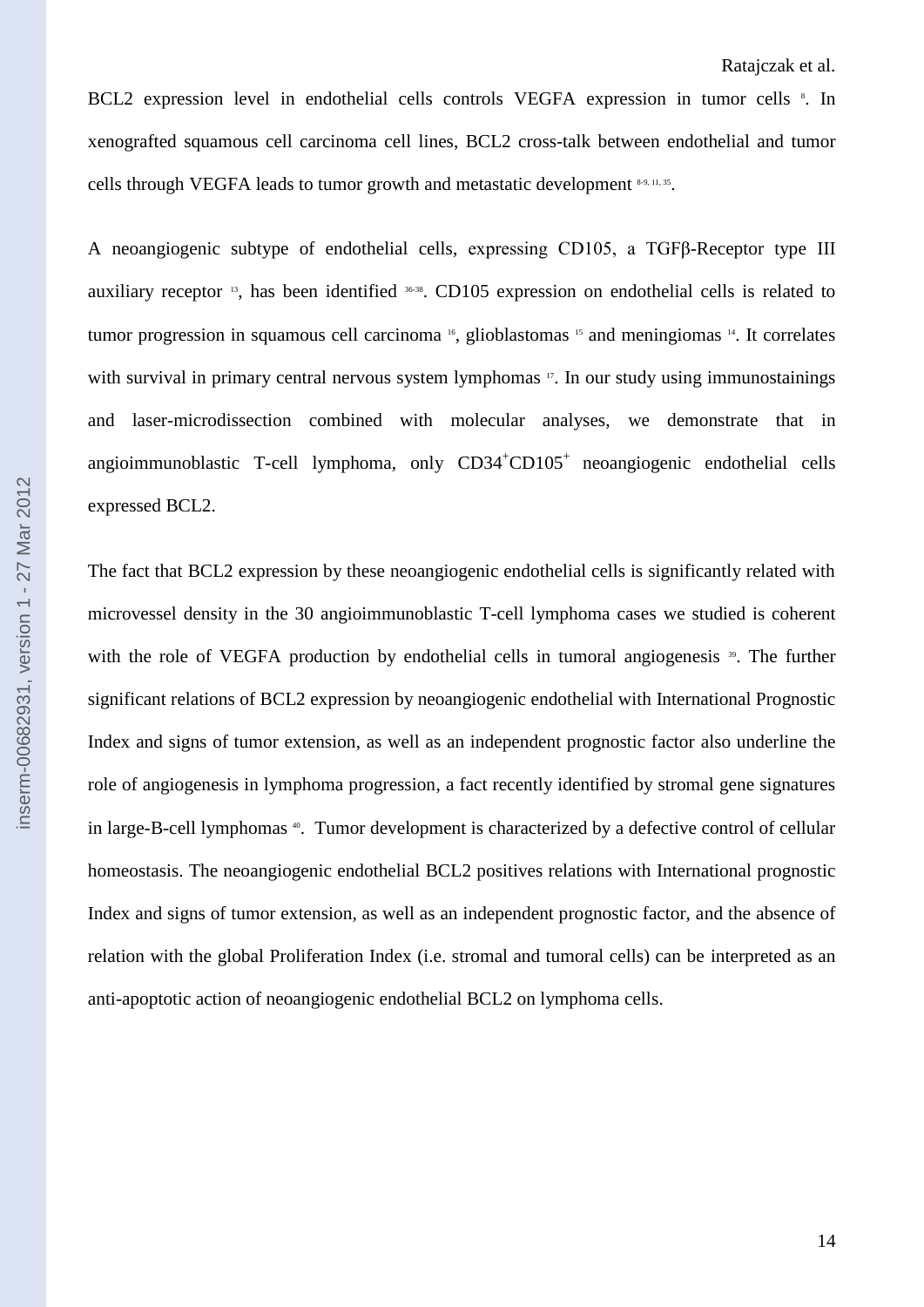#### **Autorship and Disclosures**

Study design: PR, AJ; clinical data collection: JB, CT, WLZ; assessment of experiment: CL, ILF; analysis of data: PR, WL, AJ; manuscript writing: PR, AJ. All authors declare no conflict of interest.

## **Acknowledgment**

The authors thank Mrs Angela Swaine Verdier reviewed the English language of the manuscript.

#### **Fundings**

Institut National du Cancer, Cancéropôle Ile de France, Conseil Régional Ile de France, Agence Nationale de la Recherche, Programme Hospitalier de Recherche Clinique, and the Shanghai Commission of Science and Technology (08410708800; 09QH1401700).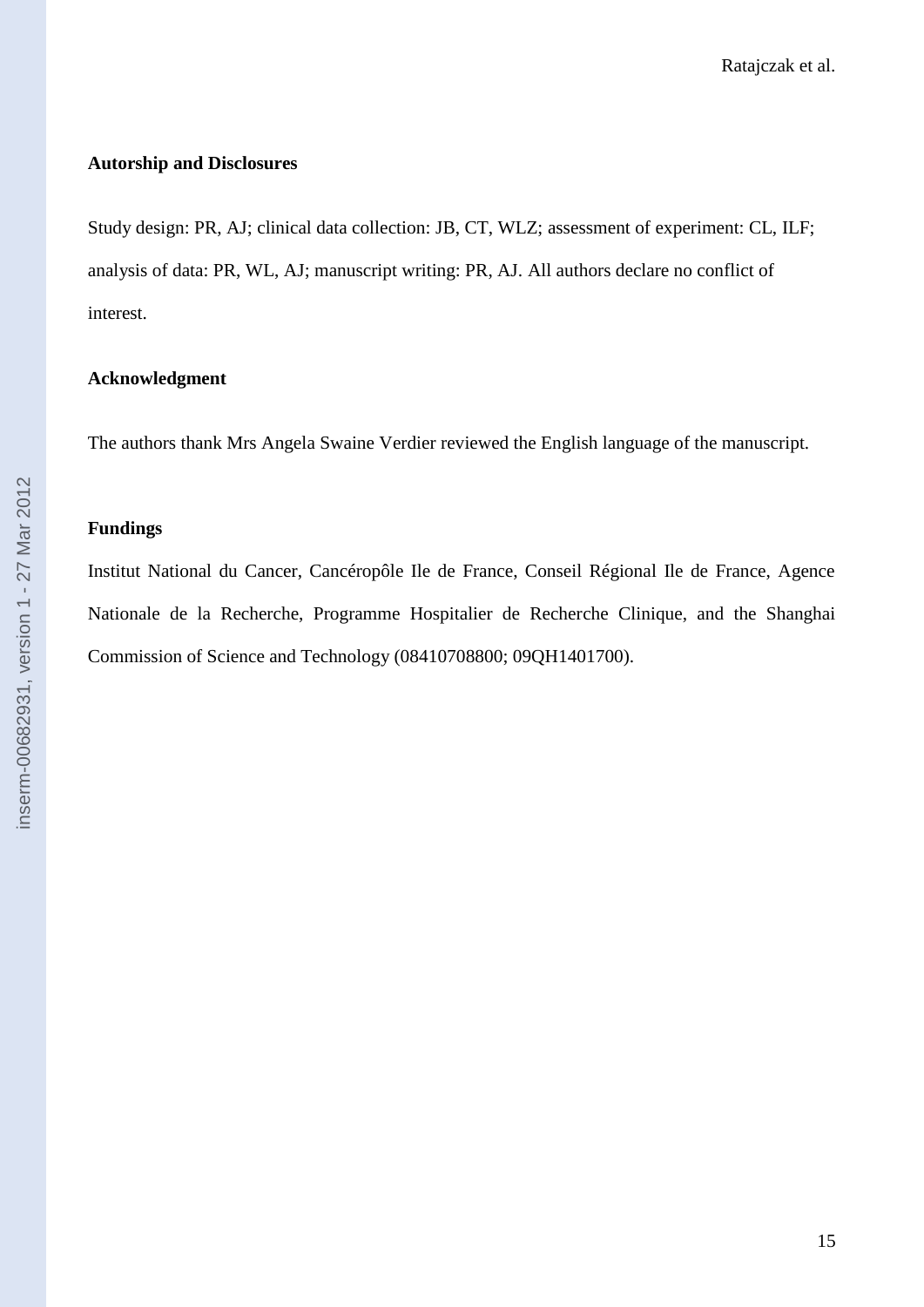## References

- 1. Koster A, Raemaekers JM. Angiogenesis in malignant lymphoma. Curr Opin Oncol 2005; 17:611-6.
- 2. Passalidou E, Stewart M, Trivella M, et al. Vascular patterns in reactive lymphoid tissue and in non-Hodgkin's lymphoma. Br J Cancer 2003; 88:553-9.
- 3. Zhao WL, Mourah S, Mounier N, et al. Vascular endothelial growth factor-A is expressed both on lymphoma cells and endothelial cells in angioimmunoblastic T-cell lymphoma and related to lymphoma progression. Lab Invest 2004; 84):1512-9.
- 4. Aguiar Bujanda D. Complete response of relapsed angioimmunoblastic T-cell lymphoma following therapy with bevacizumab. Ann Oncol 2008; 19:396-7.
- 5. Alizadeh AA, Advani RH. Evaluation and management of angioimmunoblastic T-cell lymphoma: a review of current approaches and future strategies. Clin Adv Hematol Oncol 2008; 6:899-909.
- 6. Bruns I, Fox F, Reinecke P, et al. Complete remission in a patient with relapsed angioimmunoblastic T-cell lymphoma following treatment with bevacizumab. Leukemia 2005; 19:1993-5.
- 7. Dunleavy K, Wilson WH, Jaffe ES. Angioimmunoblastic T cell lymphoma: pathobiological insights and clinical implications. Curr Opin Hematol 2007; 14:348-53.
- 8. Kaneko T, Zhang Z, Mantellini MG, et al. BCL2 orchestrates a cross-talk between endothelial and tumor cells that promotes tumor growth. Cancer Res 2007; 67:9685-93.
- 9. Kumar P, Ning Y, Polverini PJ. Endothelial cells expressing BCL2 promotes tumor metastasis by enhancing tumor angiogenesis, blood vessel leakiness and tumor invasion. Lab Invest 2008; 88:740-9.
- 10. Zhang CL, Song F, Zhang J, Song QH. Hypoxia-induced BCL2 expression in endothelial cells via p38 MAPK pathway. Biochem Biophys Res Commun 2010; 394:976-80.
- 11. Kumar P, Coltas IK, Kumar B, et al. BCL2 protects endothelial cells against gammaradiation via a Raf-MEK-ERK-survivin signaling pathway that is independent of cytochrome c release. Cancer Res 2007; 67:1193-202.
- 12. Stein CA, Wu S, Voskresenskiy AM, et al. G3139, an anti-BCL2 antisense oligomer that binds heparin-binding growth factors and collagen I, alters in vitro endothelial cell growth and tubular morphogenesis. Clin Cancer Res 2009; 15:2797-807.
- 13. Fonsatti E, Nicolay HJ, Altomonte M, Covre A, Maio M. Targeting cancer vasculature via endoglin/CD105: a novel antibody-based diagnostic and therapeutic strategy in solid tumours. Cardiovasc Res 2010; 86:12-9.
- 14. Barresi V, Cerasoli S, Vitarelli E, Tuccari G. Density of microvessels positive for CD105 (endoglin) is related to prognosis in meningiomas. Acta Neuropathol 2007; 114:147-56.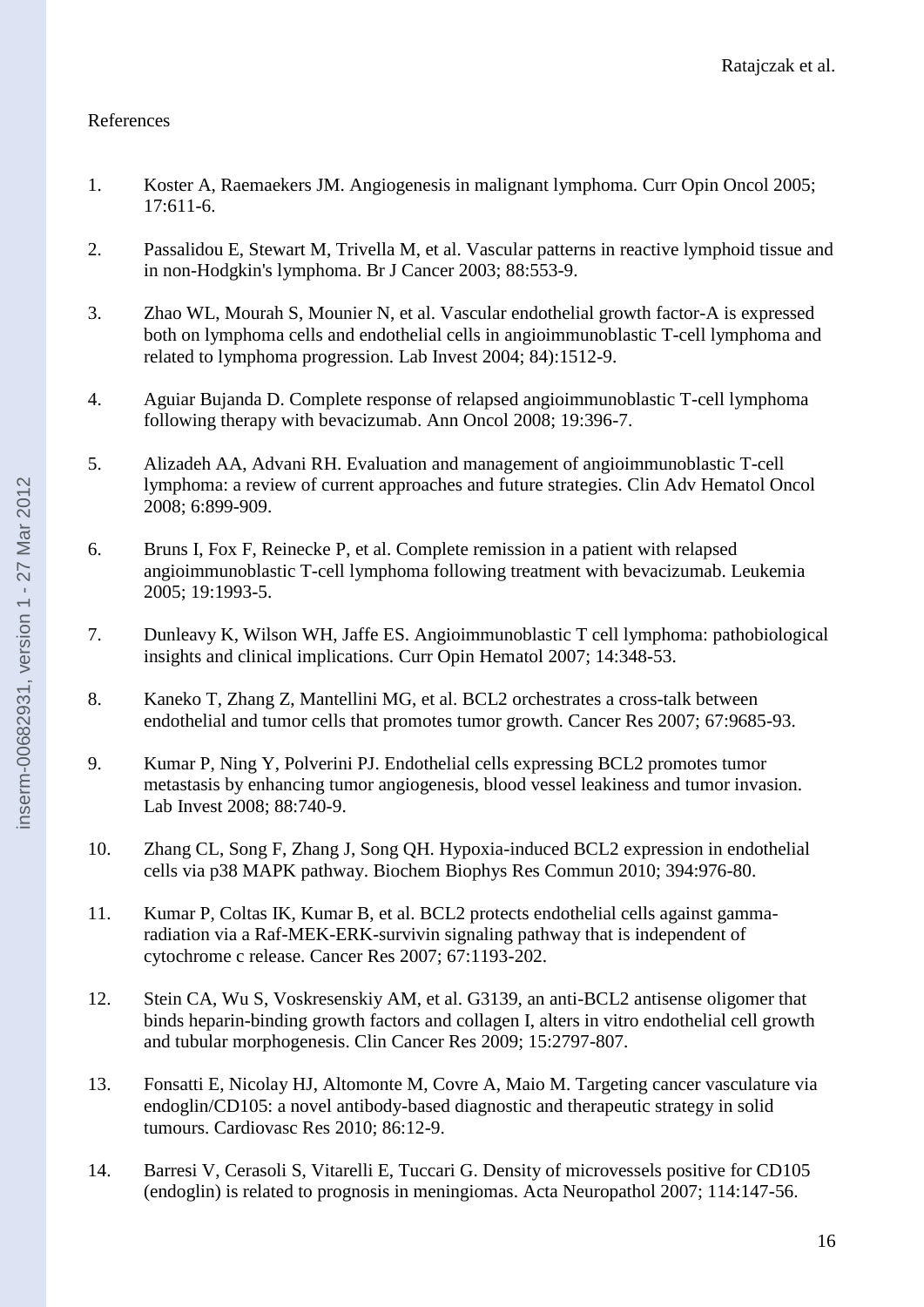- 15. Behrem S, Zarkovic K, Eskinja N, Jonjic N. Endoglin is a better marker than CD31 in evaluation of angiogenesis in glioblastoma. Croat Med J 2005; 46:417-22.
- 16. Kyzas PA, Agnantis NJ, Stefanou D. Endoglin (CD105) as a prognostic factor in head and neck squamous cell carcinoma. Virchows Arch 2006; 448:768-75.
- 17. Sugita Y, Takase Y, Mori D, et al. Endoglin (CD 105) is expressed on endothelial cells in the primary central nervous system lymphomas and correlates with survival. J Neurooncol 2007; 82:249-56.
- 18. Swerdlow SH, Campo E, Harris NL, Jaffe ES, et al. WHO classification of tumours of hematopoietic and lymphoid tissues. IARC 2008.
- 19. Pautier P, Devidas A, Delmer A, et al. Angioimmunoblastic-like T-cell non Hodgkin's lymphoma: outcome after chemotherapy in 33 patients and review of the literature. Leuk Lymphoma 1999; 32:545-52.
- 20. Weidner N, Semple JP, Welch WR, Folkman J. Tumor angiogenesis and metastasis- correlation in invasive breast carcinoma. N Engl J Med 1991; 324:1-8.
- 21. Vermeulen PB, Gasparini G, Fox SB, et al. Second international consensus on the methodology and criteria of evaluation of angiogenesis quantification in solid human tumours. Eur J Cancer 2002; 38:1564-79.
- 22. Vermeulen PB, Gasparini G, Fox SB, et al. Quantification of angiogenesis in solid human tumours: an international consensus on the methodology and criteria of evaluation. Eur J Cancer 1996; 32A:2474-84.
- 23. Konstantinou K, Yamamoto K, Ishibashi F, et al. Angiogenic mediators of the angiopoietin system are highly expressed by CD10-positive lymphoma cells in angioimmunoblastic Tcell lymphoma. Br J Haematol 2009; 144:696-704.
- 24. Laurent C, Fazilleau N, Brousset P. A novel subset of T-helper cells: follicular T-helper cells and their markers. Haematologica 2010; 95:356-8.
- 25. Went P, Agostinelli C, Gallamini A, et al. Marker expression in peripheral T-cell lymphoma: a proposed clinical-pathologic prognostic score. J Clin Oncol 2006; 24:2472-9.
- 26. Soltani-Arabshahi R, Leboeuf C, Rivet J, et al. Bcl-xL gene expression correlated with lower apoptotic cell numbers and shorter progression-free survival in PCFCL. J Invest Dermatol 2009; 129:1703-9.
- 27. A predictive model for aggressive non-Hodgkin's lymphoma. The International Non-Hodgkin's Lymphoma Prognostic Factors Project. N Engl J Med 1993; 329:987-94.
- 28. Hoefnagel JJ, Vermeer MH, Jansen PM, et al. BCL2, Bcl-6 and CD10 expression in cutaneous B-cell lymphoma: further support for a follicle centre cell origin and differential diagnostic significance. Br J Dermatol 2003; 149:1183-91.
- 29. Jung JT, Kim DH, Kwak EK, et al. Clinical role of BCL2, Bax, or p53 overexpression in peripheral T-cell lymphomas. Ann Hematol 2006; 85:575-81.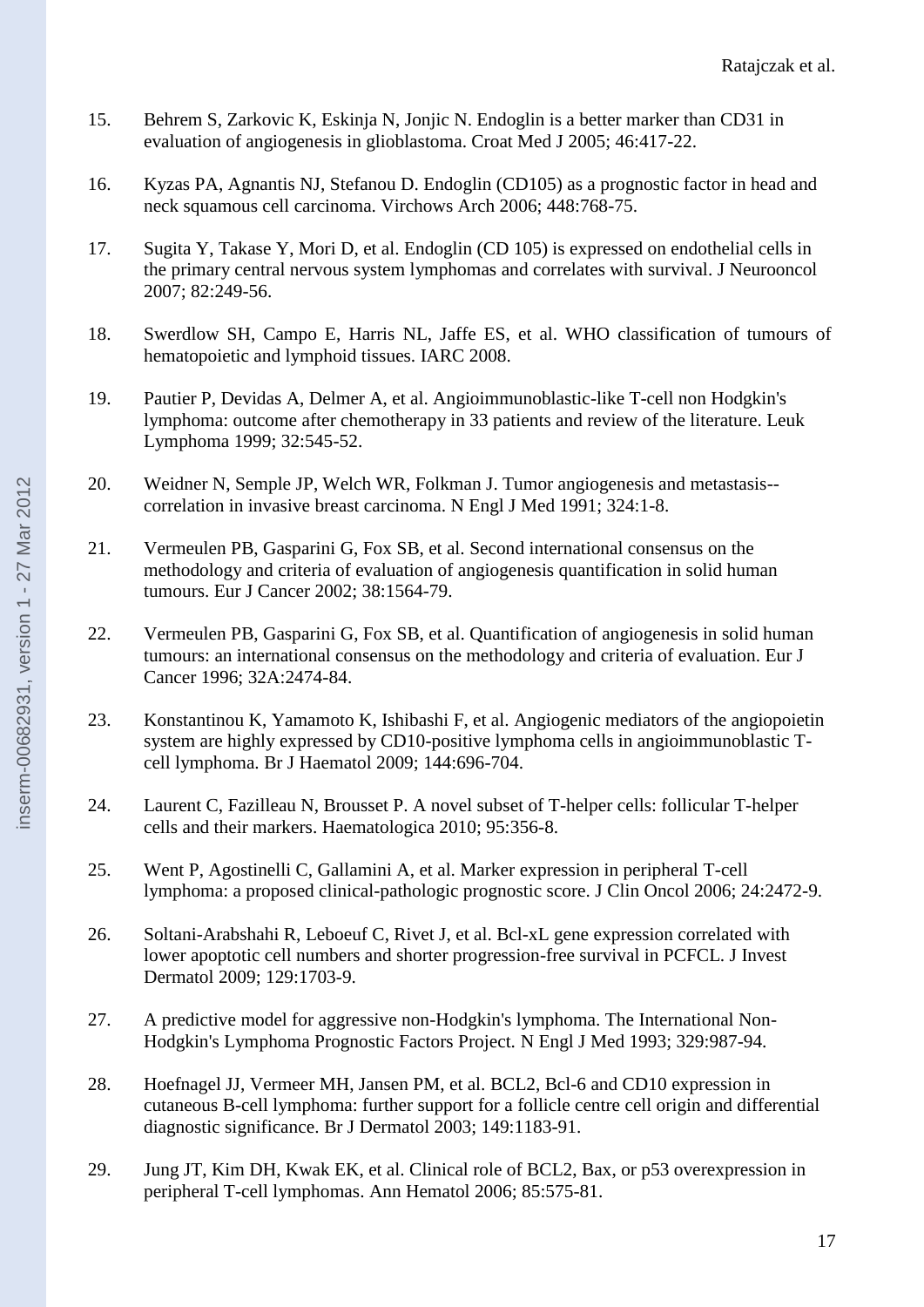- 30. Kondo S, Tang Y, Scheef EA, Sheibani N, Sorenson CM. Attenuation of retinal endothelial cell migration and capillary morphogenesis in the absence of BCL2. Am J Physiol Cell Physiol 2008; 294:C1521-30.
- 31. Karl E, Zhang Z, Dong Z, et al. Unidirectional crosstalk between Bcl-xL and BCL2 enhances the angiogenic phenotype of endothelial cells. Cell Death Differ 2007; 14:1657- 66.
- 32. Enis DR, Shepherd BR, Wang Y, et al. Induction, differentiation, and remodeling of blood vessels after transplantation of BCL2-transduced endothelial cells. Proc Natl Acad Sci U S A 2005; 102:425-30.
- 33. Enis DR, Dunmore B, Johnson N, Pober JS, Print CG. Antiapoptotic activities of BCL2 correlate with vascular maturation and transcriptional modulation of human endothelial cells. Endothelium 2008; 15:59-71.
- 34. Nor JE, Christensen J, Mooney DJ, Polverini PJ. Vascular endothelial growth factor (VEGF)-mediated angiogenesis is associated with enhanced endothelial cell survival and induction of BCL2 expression. Am J Pathol 1999; 154:375-84.
- 35. Nor JE, Christensen J, Liu J, et al. Up-Regulation of BCL2 in microvascular endothelial cells enhances intratumoral angiogenesis and accelerates tumor growth. Cancer Res 2001; 61:2183-8.
- 36. Kumar S, Ghellal A, Li C, et al. Breast carcinoma: vascular density determined using CD105 antibody correlates with tumor prognosis. Cancer Res 1999; 59:856-61.
- 37. Wikstrom P, Lissbrant IF, Stattin P, Egevad L, Bergh A. Endoglin (CD105) is expressed on immature blood vessels and is a marker for survival in prostate cancer. Prostate 2002; 51:268-75.
- 38. Duff SE, Li C, Garland JM, Kumar S. CD105 is important for angiogenesis: evidence and potential applications. FASEB J 2003; 17:984-92.
- 39. Carmeliet P. Angiogenesis in life, disease and medicine. Nature 2005; 438:932-6.
- 40. Lenz G, Wright G, Dave SS, et al. Stromal gene signatures in large-B-cell lymphomas. N Engl J Med 2008; 359:2313-23.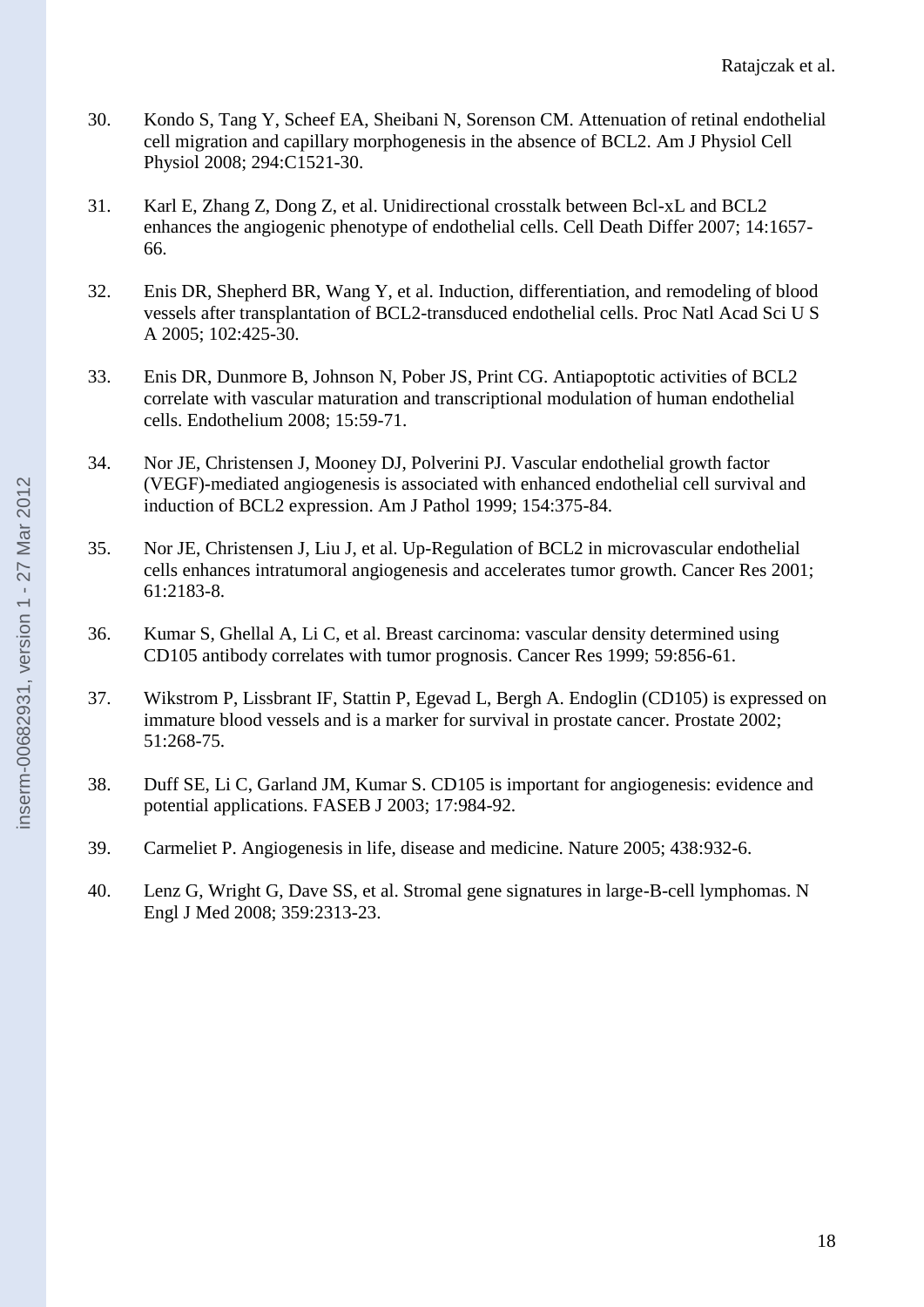## **Figure Legends and Table**

## Figure 1

BCL2 and VEGF expression in endothelial cells of angioimmunoblastic T-cell lymphoma.

Co-expression of BCL2, VEGFA on angioimmunoblastic T-cell lymphoma CD34<sup>+</sup> endothelial cells (Triple immunofluorescent staining: BCL2 in red, VEGFA in blue and CD34 in green).

## Figure 2

A) Molecular evaluation of laser-microdissected CD34<sup>+</sup> cells in angioimmunoblastic T-cell lymphoma: they express CD31 and not CD10, thus confirming the molecular profile of endothelial cells (left).

Molecular evaluation of laser-microdissected CD3<sup>+</sup>CD10<sup>+</sup> cells in angioimmunoblastic T-cell lymphoma: they express CD10 and not CD31, thus confirming the molecular profile of lymphoma cells (right).

B) Molecular evaluation of laser-microdissected CD34<sup>+</sup> cells in lymph node hyperplasia: they express CD31 and not CD10, thus confirming the molecular profile of endothelial cells (left).

Molecular evaluation of laser-microdissected  $CD3<sup>+</sup>$  cells in lymph node hyperplasia: they express CD3ε and not CD31, thus confirming the molecular profile of lymphocytes (right).

C) The expression of BCL2 mRNA in laser-microdissected CD34<sup>+</sup> angioimmunoblastic T-cell lymphoma endothelial cells is significantly correlated with VEGFA mRNA expression levels in the same laser-microdissected cell population (left). BCL2 and VEGFA mRNA expression levels are not correlated in the same laser-microdissected cell population of  $CD3<sup>+</sup>CD10<sup>+</sup>$  lymphoma cells of angioimmunoblastic T-cell lymphoma (right).

D) In lymph node hyperplasia controls, no correlations are found between BCL2 and VEGFA mRNA expression levels whether for laser-microdissected CD34<sup>+</sup> cells (left) or for lasermicrodissected CD3<sup>+</sup> lymphocytes (right).

## Figure 3

Proportion of endothelial cells expressing CD105 neoangiogenic marker and BCL2 in the 30 patients with angioimmunoblastic T-cell lymphoma and in the 8 patients with lymph node hyperplasia.

## Figure 4

BCL2 expression in CD105<sup>+</sup> neoangiogenic endothelial cells of angioimmunoblastic T-cell lymphoma.